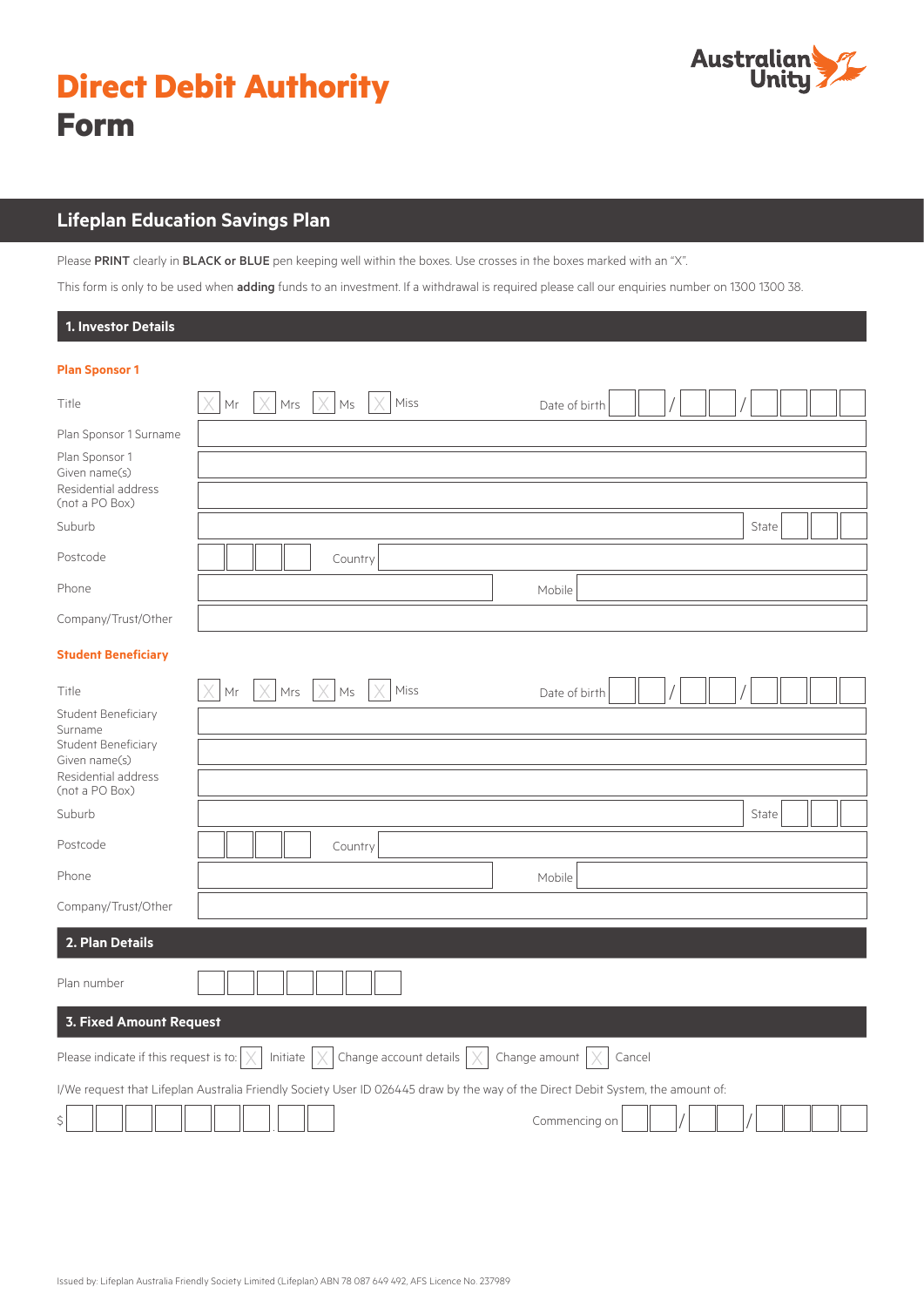| 4. Frequency                                                                                                                                                 |                                                                      |                                  |                                                                                |  |
|--------------------------------------------------------------------------------------------------------------------------------------------------------------|----------------------------------------------------------------------|----------------------------------|--------------------------------------------------------------------------------|--|
| Please select your direct<br>debit frequency:<br>Once only                                                                                                   | Monthly (this will occur on the 15th day of each month)              | Weekly<br>X<br>Deduction date    | Fortnightly<br>Every 4 weeks                                                   |  |
| Please allow a minimum of 3 business days for commencement.                                                                                                  |                                                                      |                                  |                                                                                |  |
| 5. Financial Institution Account Details                                                                                                                     |                                                                      |                                  |                                                                                |  |
| <b>Bank Name</b>                                                                                                                                             |                                                                      | Branch                           |                                                                                |  |
| Branch Number (BSB)                                                                                                                                          |                                                                      | Account Number                   |                                                                                |  |
| Account name                                                                                                                                                 |                                                                      |                                  |                                                                                |  |
| 6. Declaration and Signature(s)                                                                                                                              |                                                                      |                                  |                                                                                |  |
| I/We acknowledge that this Direct Debit arrangement is governed by the terms of the Lifeplan Direct Debit Client Agreement as set out on the next page       |                                                                      |                                  |                                                                                |  |
| of this request form.<br><b>Plan Sponsor 1 signature</b>                                                                                                     |                                                                      | <b>Plan Sponsor 2 signature</b>  |                                                                                |  |
| X                                                                                                                                                            |                                                                      | Х                                |                                                                                |  |
| Name of Plan Sponsor 1                                                                                                                                       |                                                                      | Name of Plan Sponsor 2           |                                                                                |  |
|                                                                                                                                                              |                                                                      |                                  |                                                                                |  |
| Date                                                                                                                                                         |                                                                      | Date                             |                                                                                |  |
| Please sign below if account holders are different to the Plan Sponsors (if joint account all signataries are required).<br><b>Account owner 1 signature</b> |                                                                      | <b>Account owner 2 signature</b> |                                                                                |  |
| X                                                                                                                                                            |                                                                      | X                                |                                                                                |  |
| Name of account owner 1                                                                                                                                      |                                                                      | Name of account owner 2          |                                                                                |  |
|                                                                                                                                                              |                                                                      |                                  |                                                                                |  |
|                                                                                                                                                              |                                                                      |                                  |                                                                                |  |
| Date                                                                                                                                                         |                                                                      | Date                             |                                                                                |  |
| Return by post<br>Australian Unity - Investment bonds, Reply Paid 89, Adelaide SA 5001<br>(no stamp required if mailed in Australia)                         |                                                                      |                                  | Fax<br>1800 804 890                                                            |  |
| If posting from outside of Australia, please send to Head Office:<br>114 Albert Road, South Melbourne VIC 3205                                               |                                                                      |                                  | Email<br>enquiries@australianunity.com.au                                      |  |
| <b>Contact us</b>                                                                                                                                            | <b>Investor Services</b>                                             |                                  | <b>Adviser Services</b>                                                        |  |
| $\left[ \circledcirc \right]$<br>Australian Unity<br>114 Albert Road, South Melbourne VIC 3205                                                               | enquiries@australianunity.com.au<br>$\triangleright$<br>1300 1300 38 |                                  | investmentbonds@australianunity.com.au<br>$\quad \, \boxtimes$<br>1300 133 285 |  |
| (ூ`<br>australianunity.com.au/wealth                                                                                                                         | 1800 804 890                                                         |                                  | 1800 804 890                                                                   |  |